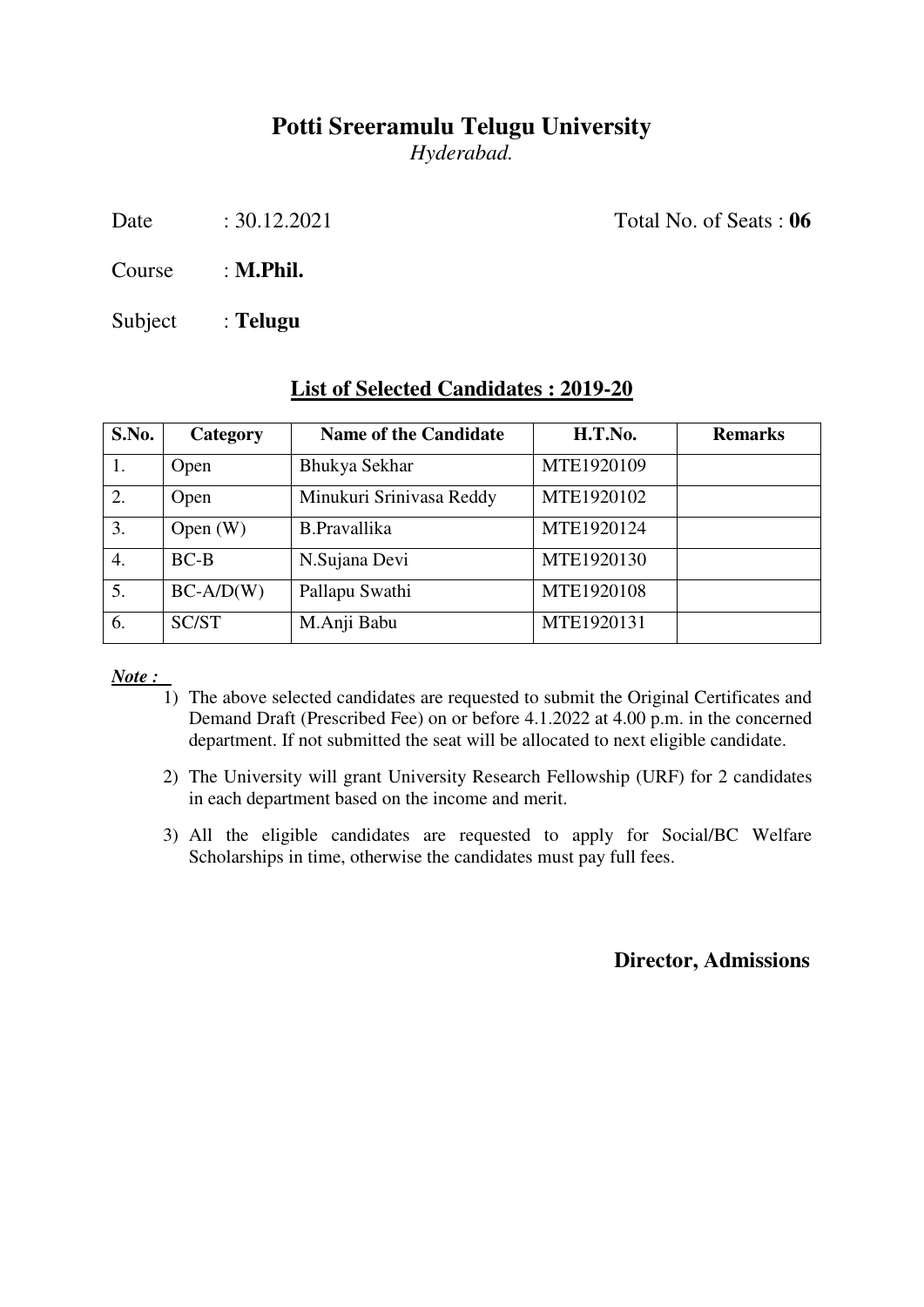# **Potti Sreeramulu Telugu University**

*Hyderabad.* 

Date : 30.12.2021 Total No. of Seats : **06** 

Course : **M.Phil.**

Subject : **Telugu**

## **List of Selected Candidates : 2020-21**

| S.No. | Category    | <b>Name of the Candidate</b> | H.T.No.    | <b>Remarks</b> |
|-------|-------------|------------------------------|------------|----------------|
|       | Open        | Kola Santosh                 | MTE2021132 |                |
| 2.    | Open        | Chittibabu                   | MTE2021133 |                |
| 3.    | Open $(W)$  | S.Lalitha                    | MTE2021134 |                |
| 4.    | <b>BC</b>   | Viplav Kumar                 | MTE2021136 |                |
| 5.    | $BC-A/D(W)$ | Thota Prasanth Kumar         |            | <b>NET</b>     |
| 6.    | SC/ST       | B.Lavanya                    | MTE2021147 |                |

*Note :* 

- 1) The above selected candidates are requested to submit the Original Certificates and Demand Draft (Prescribed Fee) on or before 4.1.2022 at 4.00 p.m. in the concerned department. If not submitted the seat will be allocated to next eligible candidate.
- 2) The University will grant University Research Fellowship (URF) for 2 candidates in each department based on the income and merit.
- 3) All the eligible candidates are requested to apply for Social/BC Welfare Scholarships in time, otherwise the candidates must pay full fees.

 **Director, Admissions**